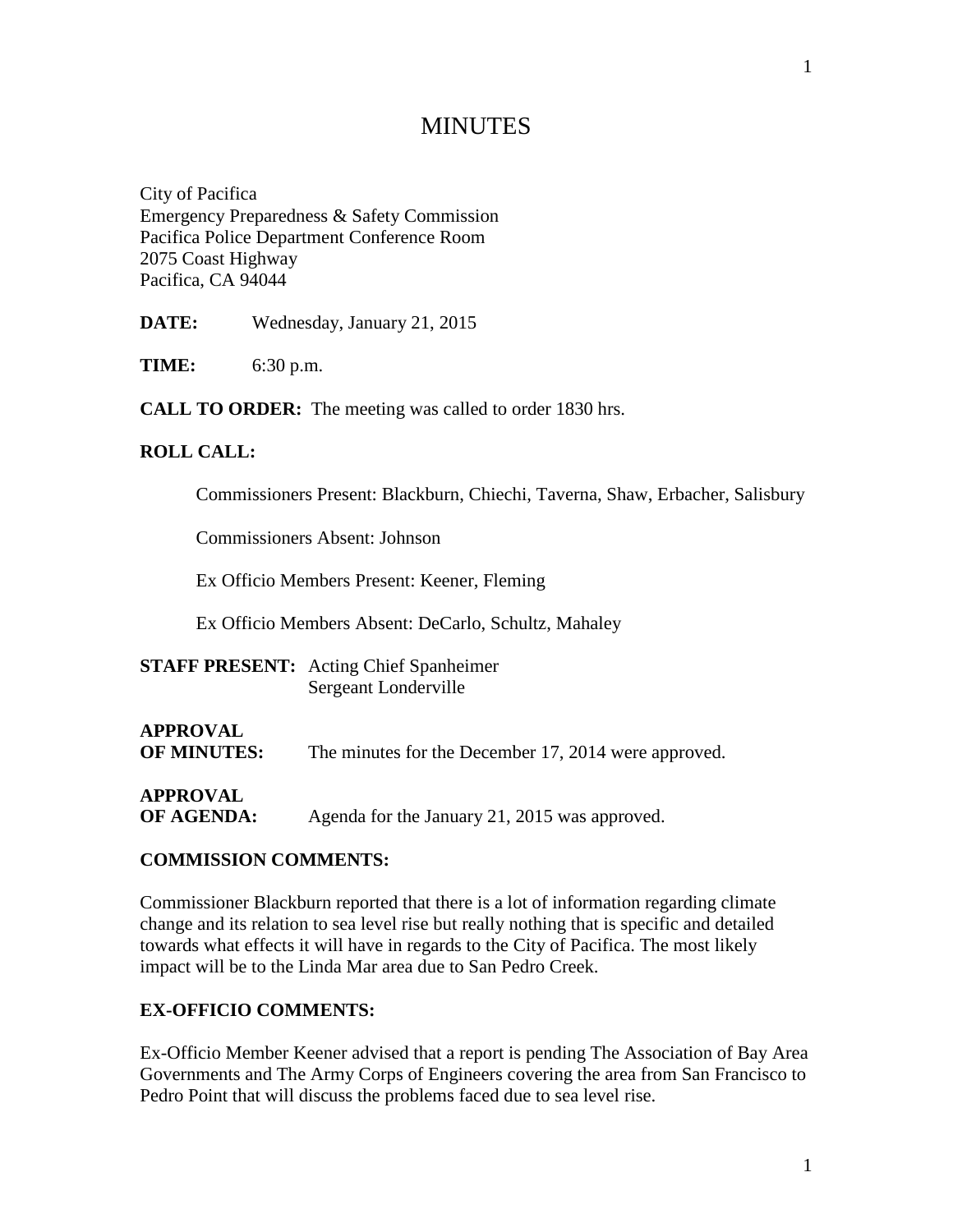Red Cross Representative Fleming advised that there have been changes and reorganization within Red Cross and the area they cover. The region covering Pacifica now goes from the Oregon border to the end of Monterey. A permanent representative has not been assigned to this commission. Red Cross responded to three areas of flooding in San Mateo County during the storms in December, Belmont, Redwood City and South San Francisco. They opened a shelter in cooperation with HSA to handle people displaced from their residences.

## **STAFF COMMENTS:**

Sergeant Londerville advised the Commission that there was a vehicle tow appeal hearing pending and the involved parties were present. He requested that the Commission agree to hear the appeal at the beginning of the meeting. The commission agreed and the appeal hearing was held prior to comments.

Chief Spanheimer attended a meeting today referencing Operation Cohesive Capability and discussing various disaster exercises that have taken place in the county

February 11, 2015 the north county will be conducting a disaster exercise. The exercise will be an incident within South San Francisco requiring mutual aid but the disaster is isolated to the City of South San Francisco. The EOC for Pacifica will not be open as a result of this incident but staff from Pacifica will respond to South San Francisco to their EOC.

The City of Pacifica will have an EOC exercise later in the year possibly in May 2015.

There are new SMC Alert flyers.

### **PUBLIC COMMENTS:**

Breck Hitz presented the Map Your Neighborhood program sponsored by the Pacifica Police Department. The police department does not oversee or run the program but will offer support to individuals will to organize. Breck Hitz acts as a liaison with the police department and the running Map Your Neighborhood groups.

### **PUBLIC HEARINGS:**

Vehicle Hearing Appeal for Pacifica Municipal Code Section 5-2.01 (vehicle parked over 72 hours) by Nick Braunworth of 458 Andover Pacifica, CA 94044 was heard.

Sergeant Londerville presented the Staff report to the commission. Mr. Braunworth represented himself and presented his reasons requesting the commission to overturn his vehicle hearing with Sergeant Cumming.